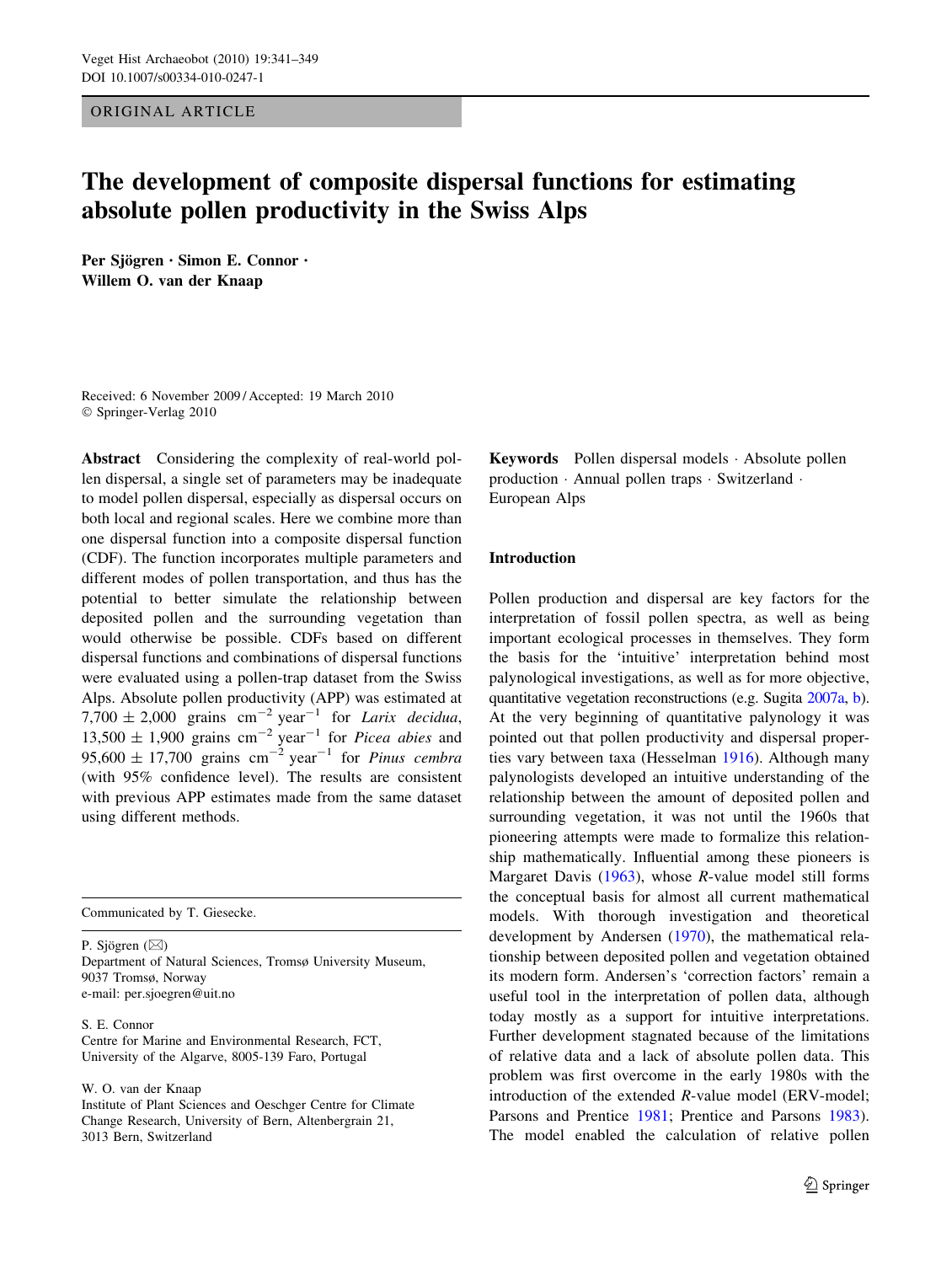productivity on the basis of relative pollen data. The application of the method remained nonetheless rather limited until user-friendly computer programs were developed and made available in the late 1990s and early  $2000s$  (Sugita et al. [1999;](#page-8-0) cf. Broström et al.  $2008$ ). About the same time, annual pollen-trap series started to provide reliable mean pollen accumulation rates (PAR) (e.g. Hicks [2001;](#page-8-0) van der Knaap et al. [2001;](#page-8-0) cf. Giesecke et al. [2010](#page-7-0)), allowing the calculation of absolute pollen productivity (APP) (Sjögren et al. [2008a](#page-8-0); Sugita et al. [2009](#page-8-0); Filipova-Marinova et al. [2010\)](#page-7-0). APP of a taxon is in the current context the total amount of pollen that a taxon releases in the air per unit of horizontal coverage. In practice this means the pollen accumulation rate (PAR; grains  $cm^{-2}$  year<sup>-1</sup>) at a study site divided by the vegetation cover of that taxon weighted according to a pollen-dispersal function (distanceweighted plant abundance  $=$  DWPA; cf. Sugita [1994,](#page-8-0) [2007a,](#page-8-0) [b\)](#page-8-0).

The use of absolute, instead of relative, pollen data facilitates the use of pollen dispersal as a quantitative parameter in pollen-productivity models, as it is free of the inter-dependence of relative data. In addition, it makes comparison of results between investigations easier, even if these were obtained from different areas or using different methods. The absolute value of a taxon obtained from one study is directly comparable with values for the same taxon in other studies, irrespective of other taxa in the investigations (cf. Sugita et al [2009\)](#page-8-0). APP also opens the way to absolute vegetation reconstructions, which may be especially important in areas with sparse vegetation cover such as alpine or arctic regions (Sjögren et al [2008a](#page-8-0); Sugita et al. [2009](#page-8-0)), although this requires data of a very high quality.

A previously published dataset of absolute pollen accumulation data from the Swiss Alps is used for evaluation. This allows a direct comparison between the present results and published results based on other methods (van der Knaap et al. [2001;](#page-8-0) Sjögren et al. [2008a](#page-8-0)). Sjögren et al. [\(2008a\)](#page-8-0) tested different dispersal functions on the data set, namely Sutton's equation at different wind-speeds, logarithmic down-weighting, and a fixed-area function, both on individual pollen traps and on regional means for each trapping area. Andersen's ([1970\)](#page-7-0) P-value model (Eq. 1) was used, and the results subsequently corrected for 'regional pollen productivity'. This ad hoc approach produces correct pollen productivity estimates, but it does not provide a specific dispersal function, and is thus of limited applicability and explanatory value. In the present investigation we combine different dispersal functions into a single composite dispersal function (CDF). This function has the potential to explain both the local and regional pollen–vegetation relationship in itself, without the need for any subsequent corrections.

#### The pollen dispersal model

There is a wide range of pollen dispersal models (cf. Fægri and Iversen [1975;](#page-7-0) Jackson [1994](#page-8-0)), although by far the most commonly used are wind dispersal models (cf. Tauber [1965](#page-8-0); Prentice [1985](#page-8-0); Jackson and Lyford [1999](#page-8-0)). The most widely used model for pollen dispersal is the P-value model introduced by Andersen ([1970](#page-7-0)), where a 'background' or 'regional' component was included in the equation describing the pollen–vegetation relationship. It can be described as:

$$
C_{t} = P * f(V_{1}) + C_{r} \tag{1}
$$

where  $C_t$  is the total pollen deposited, P is the pollen productivity,  $f(V_1)$  is the investigated local vegetation weighted according to a pollen-dispersal function, i.e. the distance-weighted plant abundance (DWPA). If a linear regression is applied to a set of pollen/vegetation data points, the y-intercept will be a good estimation of the regional component, or, in this case, more correctly labelled as the background component  $(C_r)$ . One of the basic assumptions of the model is that the pollen dispersal function applied to the investigation area is equally valid for more distant vegetation. Hence the model can be described as:

$$
C_{t} = P * f(V_{1}) + P * f(V_{r})
$$
\n(2)

where  $V_r$  is the regional vegetation outside the investigation area. If the dispersal function is correct and the investigation area is increased, the background component should decrease and approach zero as a very large area is considered. For a large investigation area the model can then also be described as:

$$
C_{t} = P * f(V_{1+r})
$$
\n<sup>(3)</sup>

where  $V_{1+r}$  includes both the local and regional vegetation. In its mathematical form the dispersal model is identical to the absolute form of the  $R$ -value model (cf. Davis  $(1963)$  $(1963)$ ; i.e. the basic version of the P-value model by Andersen [\(1970](#page-7-0), p. 46)). The requirements that separate it from the R-value model are thus that it is only applicable to absolute data and the investigated vegetation area needs to be very large (although not very detailed on a regional scale).

# The composite dispersal function

Pollen deposition from a local source (0–5 km) has been successfully modelled using Sutton's [\(1953](#page-8-0)) dispersal function with no or very low injection height (e.g. Sugita et al. [1999;](#page-8-0) Broström et al. [2008;](#page-7-0) Sjögren et al. [2008a,](#page-8-0) [b](#page-8-0)). There are two main reasons for choosing a low injection height. The first is to avoid the 'skip distance' in which no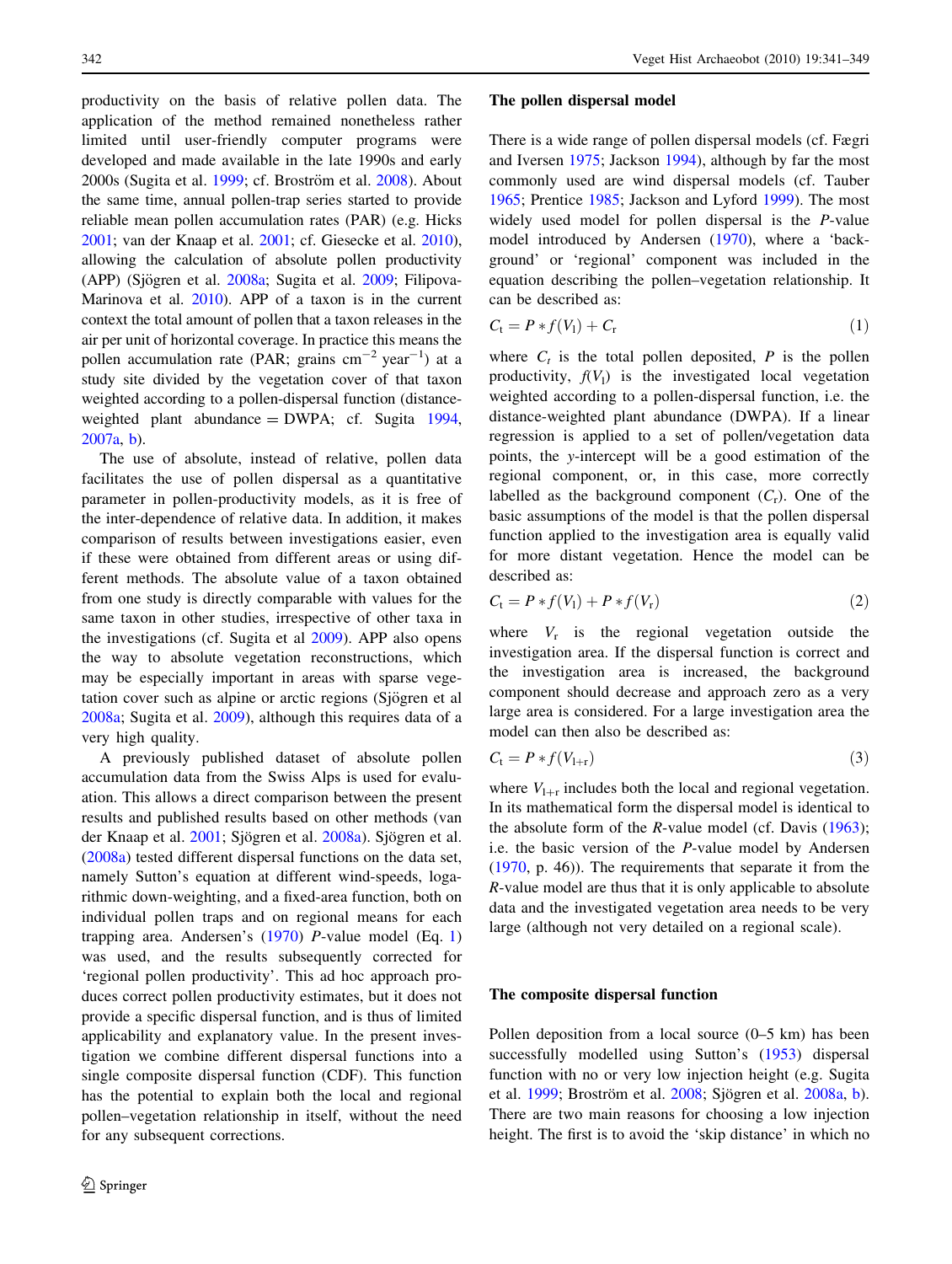pollen deposition is modelled to occur when Sutton's equation is applied to an elevated source. Some empirical investigations of pollen deposition suggest, on the contrary, that pollen deposition is highest close to the plant and then declines with distance (e.g. Wright [1953;](#page-8-0) Janssen [1966](#page-8-0); Lanner [1966;](#page-8-0) Pidek et al. [2010](#page-8-0)), so the skip distance seems false when applied to pollen dispersal. Rempe [\(1937](#page-8-0)) does, on the other hand, report the highest pollen deposition rate at some distance from the tree, after which it declines. This means that a skip distance for tree pollen cannot be disregarded, although it is not as clear-cut as predicted by Sutton's equation. Considering that Sutton's equation assumes a point source with fixed parameters, while pollen in reality is shed from a voluminous source during shifting atmospheric conditions, this also seems reasonable from a theoretical point of view. The second reason for choosing a low injection height is that the effective dispersal height for a tree should not be measured from the ground but from the mean canopy height of the forest, which in practice means a height of zero (Prentice [1985](#page-8-0)). It could be debated whether a forest canopy can really be simplified to a flat surface with no dispersal below it, but the argument is at least valid in the sense that a forest tree cannot simply be treated as a smokestack of the same height. A low injection height, i.e. 0–1 m, gives little or no 'skip distance', and thus seems reasonable for modelling local pollen dispersal.

In some investigations, a rather high injection height has been used (e.g. Kabailiene [1969](#page-8-0); Peters and Higuera [2007](#page-8-0)). Empirical studies (Sjögren et al. [2008a](#page-8-0); Filipova-Marinova et al. [2010](#page-7-0)) also suggest that dispersal functions that work well for distances up to a few kilometres consequently underestimate the regional input. A high injection height, or some alternative function, thus better explains longdistance pollen transport. It thus seems that a low injection height is required to explain local dispersal, while a high injection height or some other function is required to explain regional dispersal. We incorporate both these aspects by creating a composite dispersal function (CDF). This method weights the vegetation data according to both local dispersal (DWPA<sub>loc</sub>) and regional dispersal (DWP $A_{res}$ ). Locally and regionally weighted vegetation is then combined to obtain the total weighted vegetation  $(DWPA<sub>tot</sub>)$  according to the following equation:

$$
DWPA_{\text{tot}} = DWPA_{\text{loc}} * X + DWPA_{\text{reg}} * (1 - X)
$$
 (4)

where  $X$  is the fraction of pollen dispersed according to a local dispersal function. It should be noted that this is the simplest possible form of a CDF, and one could just as well combine three, four or any number of different dispersal functions (cf. Filipova-Marinova et al. [2010](#page-7-0)). A higher number of dispersal functions might result in more realistic CDF, but its complexity would make it more difficult to evaluate.

#### Dispersal parameters and vectors

For the specific parameters of pollen dispersal we follow Tauber ([1965\)](#page-8-0). He suggested a wind-speed of 2–6 m s<sup>-1</sup> for the local (canopy) component. As explained above, there are fairly good reasons for using a low injection height and moderate wind-speed as parameters for local pollen dispersal. In this paper we use an injection height of 1 m and a wind speed of 4 m  $s^{-1}$  to model the local component. For the regional component, Tauber ([1965\)](#page-8-0) suggested a wind speed of  $4-10 \text{ m s}^{-1}$ , and here we use the average value of  $7 \text{ m s}^{-1}$ . For the injection height of regional pollen, we apply the approximate height of the tree concerned, i.e. 20 m for Larix and Picea, and 10 m for Pinus cembra. An alternative mode of transportation for the regional pollen component would be the 'pollen rain' model. It has been suggested that pollen rises up with the wind during warm days, mixes in the atmosphere and then settles during the night (Fægri and Iversen [1975\)](#page-7-0). A different scenario, but with the same effect when it comes to dispersal, is that pollen is carried high up in the atmosphere by turbulent winds and subsequently washed out by rain. This would mean that 'regional' pollen is evenly distributed over the entire region. An assumption for this function is that there is no net pollen exchange between the regional area and any area beyond, or alternatively, that the regional vegetation extends indefinitely. This mode of regional pollen dispersal has previously been used by Sjögren et al. [\(2008a\)](#page-8-0) and the published APP values we use for comparison are primarily based on it. Here we refer to it as 'rain' dispersal when the pollen is evenly mixed in the atmosphere and subsequently settles during rainy or still conditions.

## Determining the CDF composition

In the present investigation we include only two different dispersal functions in any specific CDF, one for local dispersal and another for regional dispersal. Two different approaches were used to determine the exact fractions of local and regional pollen dispersal. The first, a fixed function (FF) approach, assumes a fixed ratio for all taxa. This is similar to the common use of dispersal functions, where the function is considered a physical process that is equally valid for all taxa. A problem is, of course, determining the correct function. In the present investigation we use ratios that seem realistic and give reasonable results in respect of this specific dataset, but further research on different datasets is required to assess whether the ratios have general validity. In the second approach, termed zero y-intercept (ZI), the ratio between local and regional dispersal is determined so that a linear regression will give a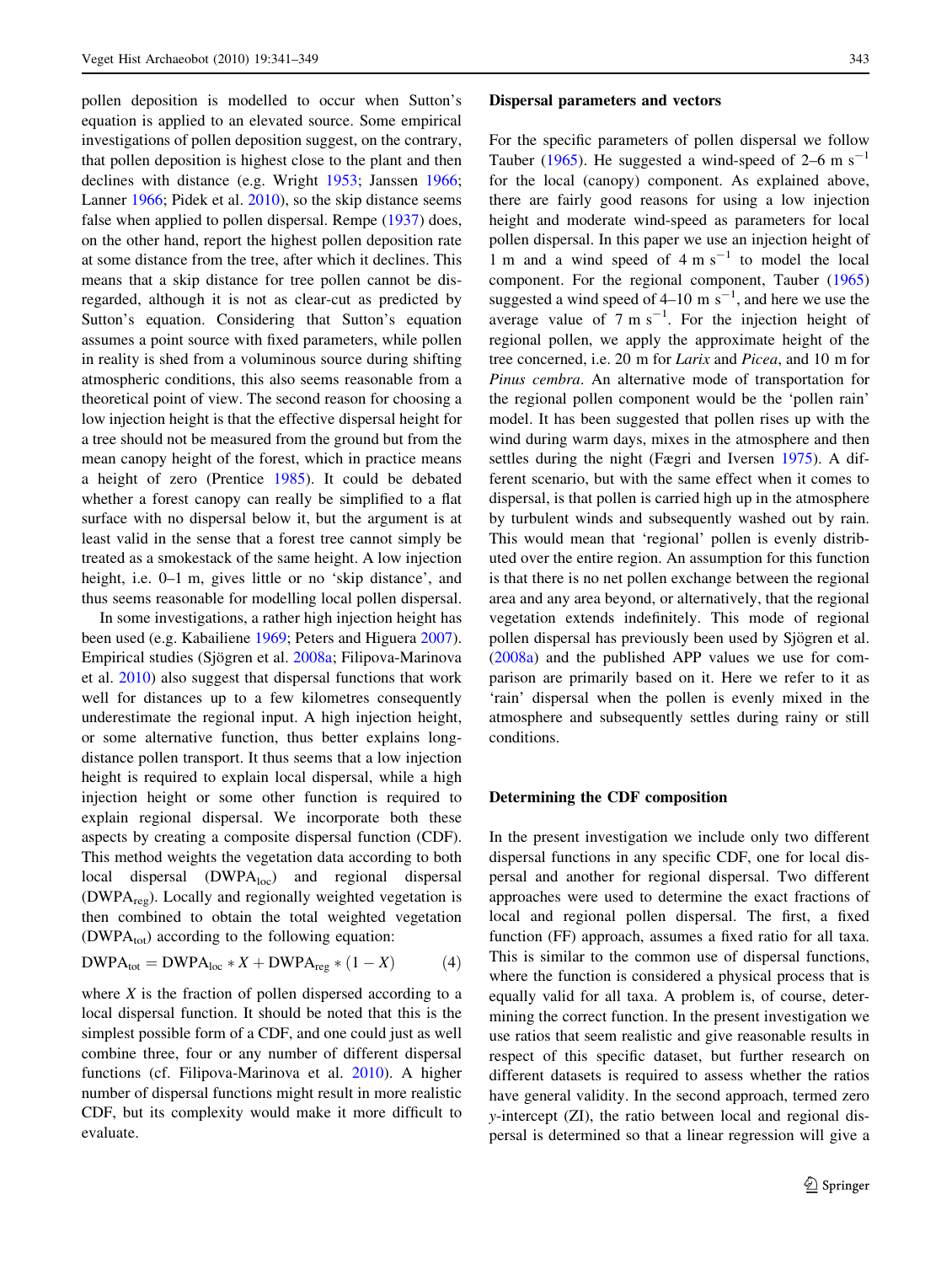<span id="page-3-0"></span>y-intercept of zero. A correct CDF applied to a large investigation area should give a background component of zero, so the ZI approach should, theoretically, provide the most accurate ratio. The drawback of the ZI approach is that the CDF will depend on the specific dataset, and any error or inaccuracy will propagate into the CDF with little or no chance of detection. This kind of approach was first adopted by Prentice et al. [\(1987](#page-8-0), p. 53), where he used an ERV-model on a Swedish dataset, stating 'Approximate R-values can be obtained by choosing a forest sampling radius just large enough to reduce each taxon's intercept to near zero'. The difference between this model and the ZI approach is simply that the latter uses a CDF instead of a fixed-area function. The major theoretical difference between the FF and ZI approaches is that the FF approach emphasizes universal physical properties, while the ZI approach emphasizes the empirical result from the specific dataset. Our two approaches are briefly described below:

Fixed-function approach (FF): For wind dispersal the ratio between local and regional pollen dispersal is set to 1:1 (FF wind), assuming that both are of equal importance. The down-weighting by distance for rain is normally much lower, so a 3:1 ratio is applied (FF rain).

Zero y-intercept approach (ZI): The ratio between local and regional pollen dispersal is set so that the y-intercept equals zero (see Table 1). This ratio provides the best fit to any specific dataset. The ZI approach is tested using both wind and rain as the main vectors for regional pollen dispersal (ZI wind, ZI rain).

Dispersal functions for FF wind and ZI wind are provided in Fig. [1.](#page-4-0) The relationship between the PAR and DWPA was analysed with least-squares linear regression. When the FF-approach is used to calculate APP the y-intercept has been fixed to zero, because the dispersal model applied (function 3) assumes no background component. Pollen productivity was also calculated directly for each trap by dividing the PAR by DWPA.

#### The Swiss pollen–vegetation dataset

The dataset comprises pollen-trap data collected in the Swiss Alps between 1997 and 2005 from four different regions: Aletsch, Grindelwald, Simplon and Zermatt (Fig. [2](#page-4-0); van der Knaap et al.  $2001$ ; Sjögren et al.  $2008a$ ). Each region contained 5–8 traps (A8, G7, S5, Z5), providing a total dataset of 25 traps. Three taxa were well enough represented in both the pollen and vegetation to provide robust datasets: Larix decidua, Picea abies and Pinus cembra (the genus names Larix and Picea will be used to indicate these species throughout the text). Picea data from one trap in Aletsch was disregarded as it had a much higher pollen/vegetation ratio than the other traps

**Table 1** The effect of percentage local dispersal (DWPA $_{loc}\%$ ) on pollen productivity  $(P)$ , y-intercept  $(C_r)$  and the coefficient of determination of the linear regression  $(R^2; Larix 20$  data points, *Picea* 24 and Pinus cembra 25) when using a composite dispersal function (CDF)

| <b>Regional vector wind</b> |           |                           |             |  |
|-----------------------------|-----------|---------------------------|-------------|--|
| $DWPAloc$ %                 | ${\bf P}$ | $\mathbf{C}_{\mathbf{r}}$ | ${\bf R}^2$ |  |
| Larix                       |           |                           |             |  |
| 100%                        | 7,100     | $+55$                     | 0.83        |  |
| 75%                         | 8,300     | $+18$                     | 0.82        |  |
| $64\%^{ZI}$                 | 8,800     | 0                         | 0.81        |  |
| $50\%^{\rm FF}$             | 9,500     | $-22$                     | 0.79        |  |
| 25%                         | 10,300    | $-51$                     | 0.69        |  |
| 0%                          | 9,900     | $-37$                     | 0.49        |  |
| Picea                       |           |                           |             |  |
| 100%                        | 9,000     | $+339$                    | 0.76        |  |
| 75%                         | 10,500    | $+238$                    | 0.81        |  |
| $50\%^{\text{FF}}$          | 12,300    | $+116$                    | 0.84        |  |
| $28.5\%^{ZI}$               | 13,900    | $\boldsymbol{0}$          | 0.86        |  |
| 25%                         | 14,100    | $-19$                     | 0.86        |  |
| 0%                          | 15,600    | $-135$                    | 0.82        |  |
| Pinus cembra                |           |                           |             |  |
| 100%                        | 61,600    | $+165$                    | 0.78        |  |
| 75%                         | 73,700    | $+97$                     | 0.78        |  |
| $50\%^{\text{FF}}$          | 91,100    | $+7$                      | 0.78        |  |
| $48.5\%^{21}$               | 92,300    | $\boldsymbol{0}$          | 0.78        |  |
| 25%                         | 117,000   | $-112$                    | 0.75        |  |
| 0%                          | 154,800   | $-224$                    | 0.68        |  |
| <b>Regional vector rain</b> |           |                           |             |  |
| $DWPAloc$ %                 | P         | $C_{r}$                   | ${\bf R}^2$ |  |
| Larix                       |           |                           |             |  |
| 100%                        | 7,100     | $+55$                     | 0.83        |  |
| $78.5\%^{ZI}$               | 9,100     | 0                         | 0.83        |  |
| 75 %FF                      | 9,500     | $-12$                     | 0.83        |  |
| 50%                         | 14,300    | $-145$                    | 0.83        |  |
| 25%                         | 28,500    | $-544$                    | 0.83        |  |
| Picea                       |           |                           |             |  |
| 100%                        | 9,000     | $+339$                    | 0.76        |  |
| $75.2\%$ <sup>ZI</sup>      | 12,000    | $\overline{0}$            | 0.76        |  |
| $75\%^{\text{FF}}$          | 12,000    | $-3$                      | 0.76        |  |
| 50%                         | 18,000    | $-688$                    | 0.76        |  |
| 25%                         | 36,000    | $-2741$                   | 0.76        |  |
|                             |           |                           |             |  |
| Pinus cembra<br>100%        | 61,600    | $+165$                    | 0.78        |  |
| $75\%$ FF                   | 82,200    | $+21$                     | 0.78        |  |
| $72.3\%$ <sup>ZI</sup>      |           | $\overline{0}$            | 0.78        |  |
|                             | 85,300    | $-267$                    |             |  |
| 50%                         | 123,300   |                           | 0.78        |  |
| 25%                         | 246,600   | $-1130$                   | 0.78        |  |

FF fixed function; ZI zero y-intercept—see text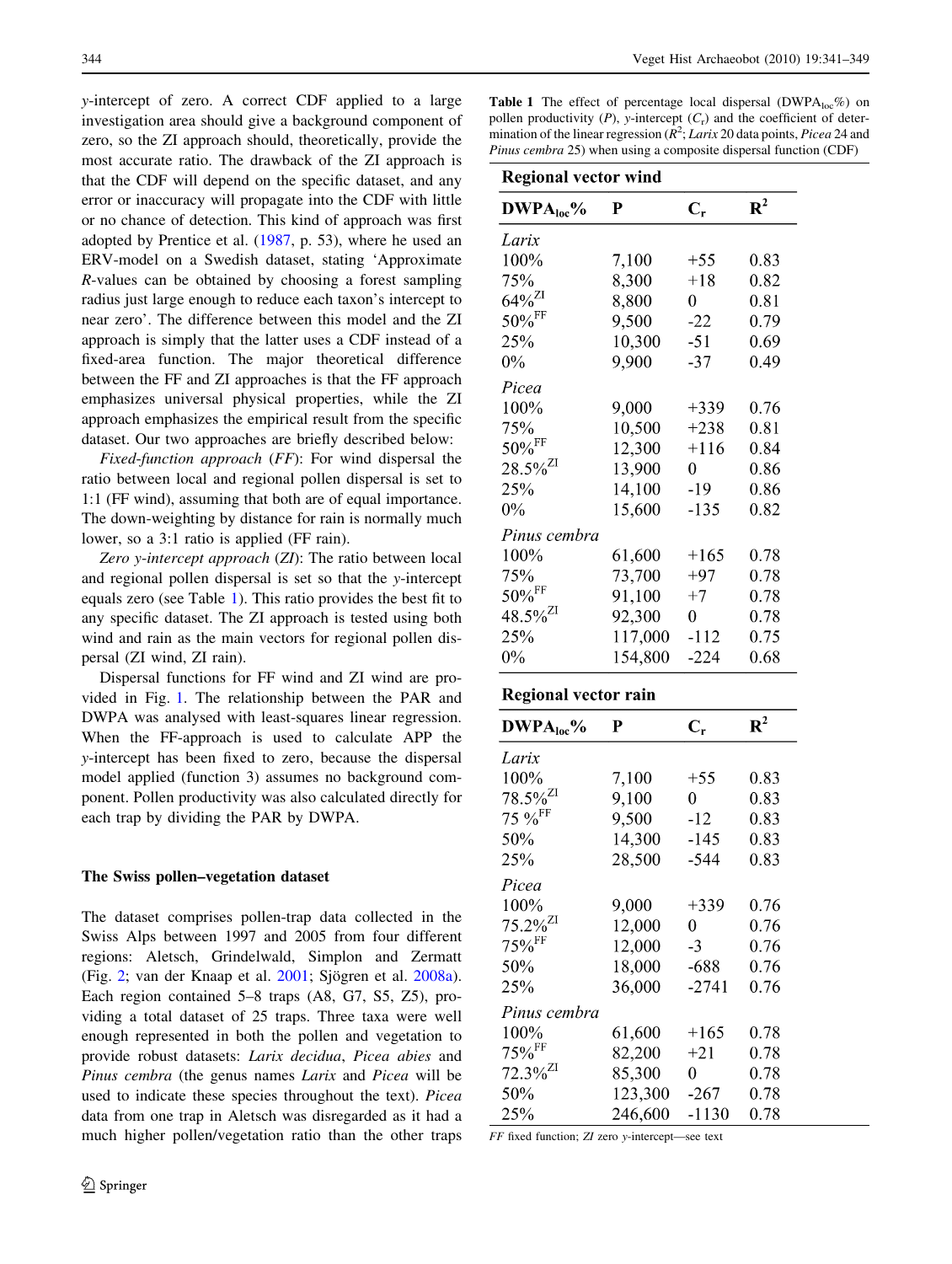<span id="page-4-0"></span>

Fig. 1 Composite dispersal functions for Larix, Picea and Pinus cembra, comparing fixed function (FF) and zero y-intercept (ZI) approaches to wind dispersal. Local pollen dispersal is modelled using Sutton's equation [\(1953\)](#page-8-0) with a pollen injection height of 1 m and wind speed of  $4 \text{ m s}^{-1}$ . Regional pollen dispersal is based on a pollen injection height of 20 m and wind speed of 7 m  $s^{-1}$ . For the FF approach, total pollen dispersal comprises 50% local and 50% regional components. For the ZI approach, the ratio between local and regional dispersal is set so that the y-intercept of a linear regression equals zero (see Table [1\)](#page-3-0). Note the logarithmic scale of the  $x$ -axis

and some error or unexplained process probably affected it. For Larix, an entire region, Simplon, was removed from the final analysis as these data-points consistently showed lower pollen/vegetation ratios than in the other regions. The effect of the inclusion of data from this region was studied separately. The Picea outlier was also removed in the investigation by Sjögren et al.  $(2008a)$  $(2008a)$ , so this will not affect the comparison between the two studies. The



Fig. 2 Pollen trapping areas in the Swiss Alps

removal of the Simplon data points for Larix will on the other hand slightly increase the present APP compared to earlier results based on the entire dataset.

Large, bi-saccate grains, such as those studied in the present investigation, may be underrepresented in traps compared to moss samples (Pardoe et al. [2010](#page-8-0)). Although large regional differences are reported, this implies that the resulting APP here may be too low, especially if compared to fossil pollen assemblages from mires. Future research will hopefully give more accurate knowledge about the effect of different depositional environments, but for the present we assume that pollen traps provide a more controlled environment than lakes or mires.

The vegetation around the traps was estimated as percentage of surface cover in rings of logarithmically increasing size (van der Knaap et al. [2001\)](#page-8-0). Visual estimations were made in the field and from 1:25,000 scale maps. In addition to the directly estimated vegetation in rings as used by Sjögren et al.  $(2008a)$  $(2008a)$ , average vegetation cover was estimated for rings from 4.64 to 21.5 km radius in each trapping region (based on the Swiss National Forest Inventory—LFI; cf. van der Knaap et al. [2001](#page-8-0)) and the vegetation cover for the Swiss Alps from 21 to 464 km radius (Brändli et al. [2004](#page-7-0); cf. Sjögren et al. [2008a](#page-8-0)). Pollen-dispersal/vegetation weighting was calculated with an Excel version (by Antti Huusko, see Sjögren et al. [2008a\)](#page-8-0) of Sutton's equation (sensu Prentice [1985\)](#page-8-0) using the xnumb55 add-in (Foxes Team [2007\)](#page-7-0).

# Results

The effect of changing the ratio between local and regional pollen dispersal is shown in Table [1](#page-3-0) and illustrated in Fig. [3.](#page-5-0) A larger proportion of local dispersal results in a higher y-intercept, or in other words, in a larger amount of regional pollen that cannot be explained by the dispersal function. For regional wind dispersal, the y-intercept equals zero when the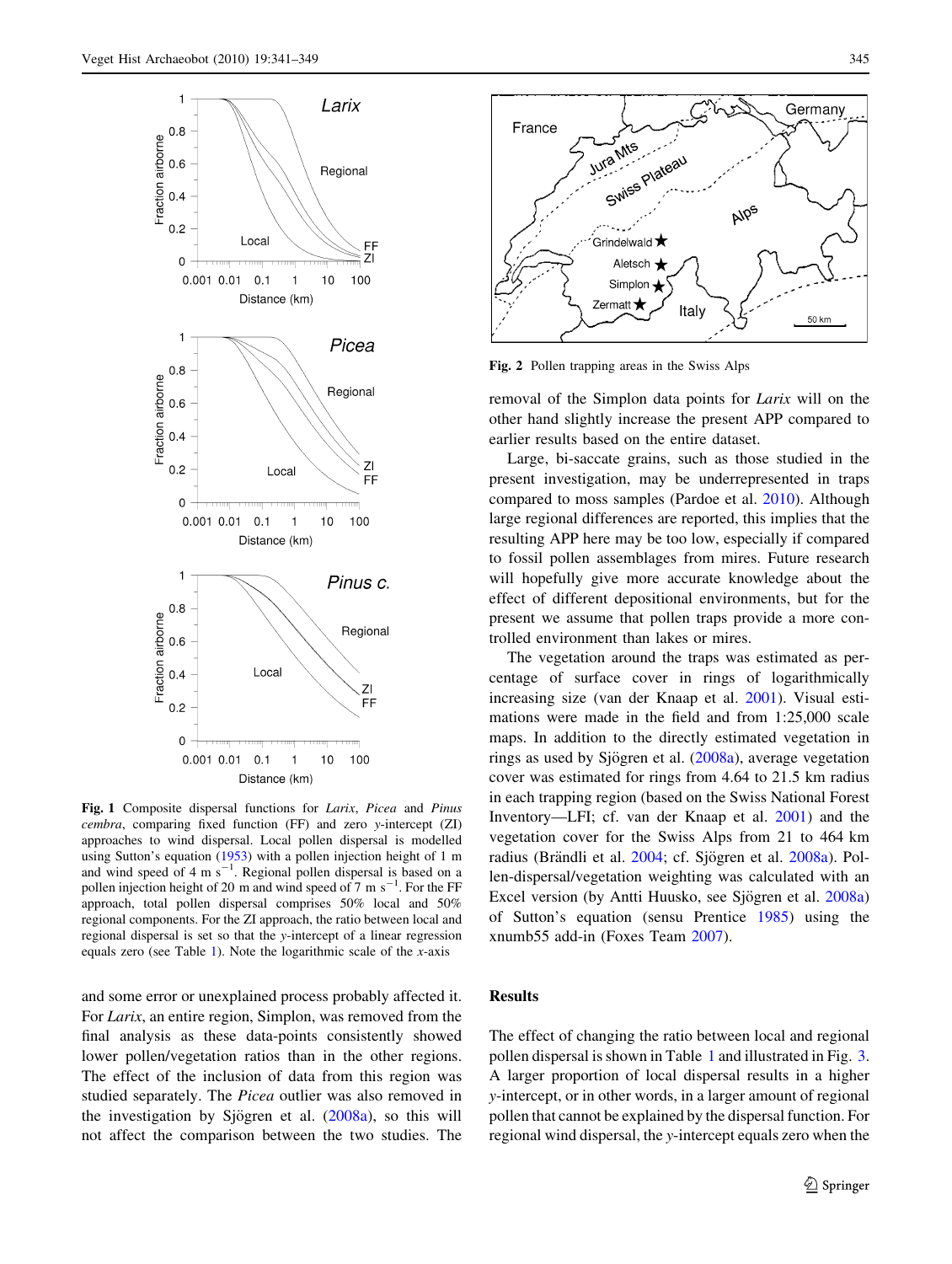<span id="page-5-0"></span>fraction of local pollen dispersal is set to 64% for Larix, 28.5% for Picea and 48.5% for Pinus cembra. For rain dispersal, the fraction of local pollen dispersal required for a ZI is considerably higher: 78.5% for Larix, 75.2% for Picea and 72.3% for Pinus cembra. Good correlations of pollen/ vegetation data were found for both FF and ZI. Correlations for ZI are given in Table [1](#page-3-0), and scatterplots in Fig. 3. Note that all  $R^2$  values for ZI rain are identical (as all traps are equally affected by the regional pollen rain and the  $R^2$ measurements are relative to the scale).

Regression, average and median statistical values for APP and descriptive statistics are provided in Table [2.](#page-6-0) Average and median are based on individual measurements from the 25 traps. With removal of outliers, the actual number of traps is 20 for *Larix*, 24 for *Picea* and 25 for Pinus cembra (24 for statistics related to mean APP, as one trap with extremely high APP was disregarded). APP estimates are very similar to those previously published (Sjögren et al.  $2008a$ ). Those were statistically determined by regression, so we use the regression values for comparison. In this comparison, the use of regional rain dispersal in the CDF produces 10–20% lower APP values than regional wind dispersal, but quite similar values compared to those in the earlier study (Sjögren et al.  $2008a$ ).

The variation between data points, i.e. between absolute pollen-productivity estimates of individual traps, is large, as shown in Fig. [4.](#page-6-0) Individual APP-values (ZI wind) for Larix range from 100-15,000 grains  $cm^{-2}$  year<sup>-1</sup>, Picea 5,000–25,000 cm<sup>-2</sup> year<sup>-1</sup>, and *Pinus cembra* 30,000–  $170,000 \text{ cm}^{-2} \text{ year}^{-1}$  (300,000 if outliers are included). Data points with low PAR and DWPA values may cause a considerable degree of noise. Average values are sensitive to such noise and should be avoided or used carefully for such a dataset. A good example in the present dataset is the APP outlier for *Pinus cembra* (Fig. [4\)](#page-6-0), which alone increases the average APP value by 9% when regional wind dispersal is applied (the difference is smaller for regional rain dispersal, only 2%). Standard deviation of the mean and other descriptive statistics are provided in Table [2](#page-6-0). APP based on regression is more sensitive to data points with high PAR and DWPA values. This can be viewed positively as these probably contain less noise than low values, but a single data point may still have a large impact on the results. Median values may therefore provide the most robust results. Still, the different approaches give relatively similar values, and if a single approach were to be selected for comparison with other investigations, it would be prudent to choose the CDF using average values



Fig. 3 Scatter for Larix, Picea and Pinus cembra, showing the modelled relationships between pollen accumulation rates (PAR, grains  $\text{cm}^{-2}$  year<sup>-1</sup>) and distance-weighted plant abundance (DWPA, cm<sup>2</sup>) for pollen traps in the Swiss Alps. The upper set of graphs indicate this relationship for a simple dispersal function based on an injection height of 1 m and wind speed of 4 m  $s^{-1}$ . The lower graphs

show the improvement in model fit achieved by using a composite dispersal function (CDF) that combines the same dispersal function as above with a regional component injected at 20 m height into a wind speed of 7 m  $s^{-1}$  $s^{-1}$  $s^{-1}$ , i.e. CDF ZI wind, see Table 1. Both functions are based on the same vegetation area (0–464 km)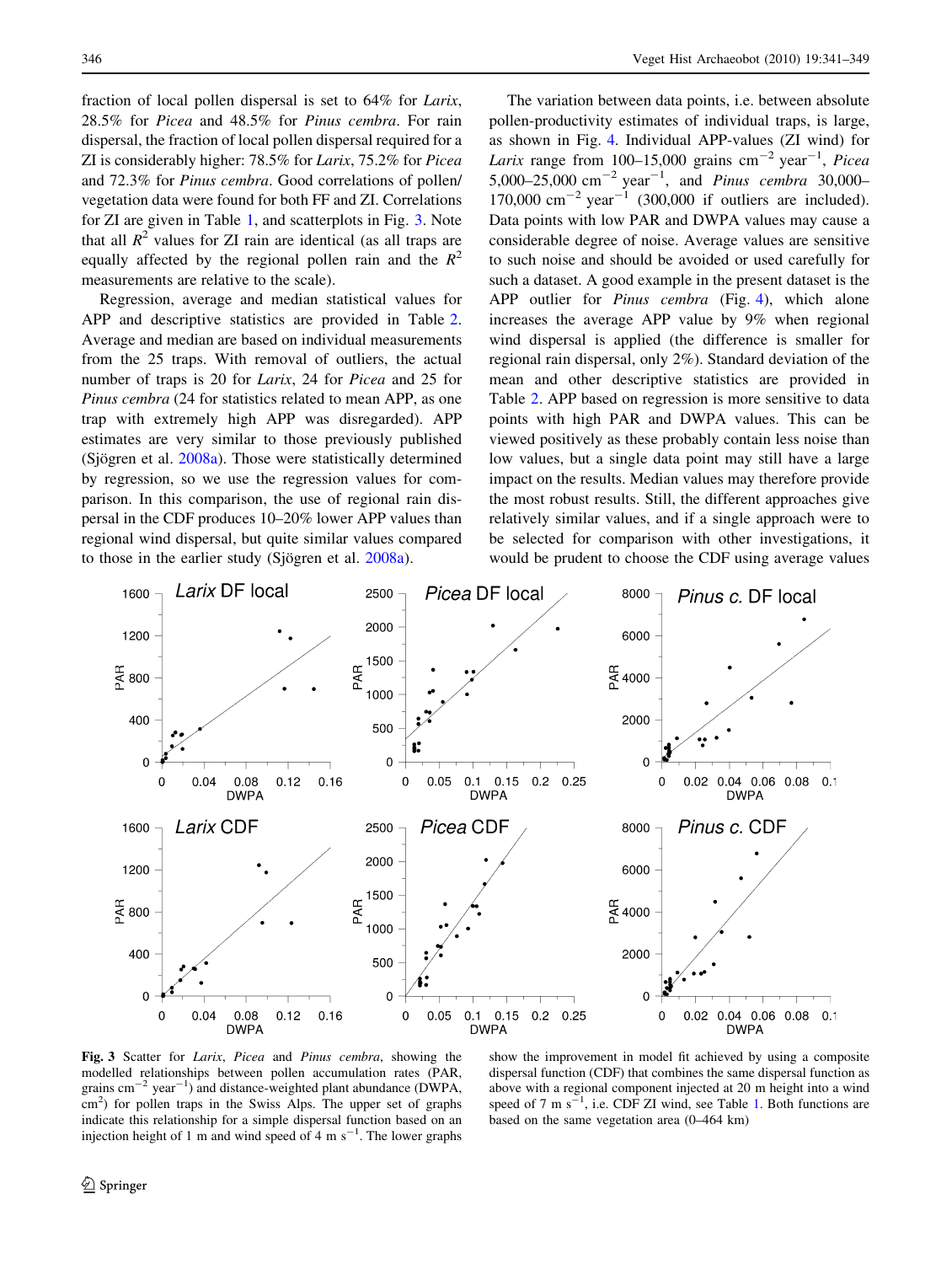<span id="page-6-0"></span>**Table 2** Comparison between statistical estimates of absolute pollen productivity (APP; grains  $\text{cm}^{-2}$  year<sup>-1</sup>) according to composite dispersal functions (CDF) using fixed function (FF) and zero y-intercept (ZI) approaches, assuming both wind and rain as the main vector of regional pollen dispersal

| Composite<br>dispersal<br>function | Local<br><i>DWPA</i><br>(%) | Regression<br>$APP*$ | Mean<br>$APP**$ | Median<br><b>APP</b> | <i>Standard</i><br>$deviation**$ | <b>Standard</b><br>error of the<br>$mean**$ | Confidence<br>level<br>$(95%)$ ** | <b>Multiple</b><br>$R^*$ | $R$ -square* |
|------------------------------------|-----------------------------|----------------------|-----------------|----------------------|----------------------------------|---------------------------------------------|-----------------------------------|--------------------------|--------------|
| FF wind                            |                             |                      |                 |                      |                                  |                                             |                                   |                          |              |
| Larix                              | 50                          | 9,200                | 7.000           | 7.000                | 4,000                            | 900                                         | 1.900                             | 0.89                     | 0.78         |
| Picea                              | 50                          | 13,600               | 14,500          | 13,000               | 5,100                            | 1.000                                       | 2,100                             | 0.91                     | 0.83         |
| Pinus c.                           | 50                          | 91,300               | 95,400          | 87,200               | 42,000                           | 8,600                                       | 17,700                            | 0.88                     | 0.78         |
| <b>ZI</b> wind                     |                             |                      |                 |                      |                                  |                                             |                                   |                          |              |
| Larix                              | 64                          | 8.800                | 7.700           | 7,400                | 4.100                            | 900                                         | 2,000                             | 0.90                     | 0.81         |
| Picea                              | 28.5                        | 13,900               | 13,500          | 13,000               | 4,500                            | 900                                         | 1,900                             | 0.93                     | 0.86         |
| Pinus c.                           | 48.5                        | 92,300               | 95,600          | 86,800               | 41,900                           | 8,600                                       | 17,700                            | 0.88                     | 0.78         |
| FF rain                            |                             |                      |                 |                      |                                  |                                             |                                   |                          |              |
| Larix                              | 75                          | 9,300                | 7,400           | 7,400                | 5,600                            | 1,300                                       | 2,700                             | 0.91                     | 0.83         |
| Picea                              | 75                          | 12,000               | 11,400          | 12,300               | 5,000                            | 1,000                                       | 2,100                             | 0.87                     | 0.76         |
| Pinus c.                           | 75                          | 82,800               | 85,400          | 83,400               | 43,300                           | 8,800                                       | 18,300                            | 0.88                     | 0.78         |
| ZI rain                            |                             |                      |                 |                      |                                  |                                             |                                   |                          |              |
| Larix                              | 78.5                        | 9,100                | 7,600           | 7,100                | 5,700                            | 1,300                                       | 2,700                             | 0.91                     | 0.83         |
| Picea                              | 75.2                        | 12,000               | 11,500          | 12,300               | 5,000                            | 1,000                                       | 2,100                             | 0.87                     | 0.76         |
| Pinus c.                           | 72.3                        | 85,300               | 85,500          | 82,300               | 43,300                           | 8,800                                       | 18,300                            | 0.88                     | 0.78         |

All values are in grains  $cm^{-2}$  year<sup>-1</sup>

\* y-intercept for FF fixed to zero; \*\* Outlier removed from Pinus cembra, mean APP value 8,800 higher if included



Fig. 4 The range of absolute pollen productivity (APP) values for Larix, Picea and Pinus cembra in the Swiss Alps, based on composite dispersal functions (CDF) using a zero y-intercept (ZI wind) approach—see text

of ZI wind. The reasons for this choice are that average values are the most commonly used, and that ZI wind provides the simplest and theoretically most plausible dispersal function. The results with a 95% confidence level are:  $7,700 \pm 2,000$  grains  $cm^{-2}$  year<sup>-1</sup> for *Larix*,  $13,500 \pm 4,500$  grains  $cm^{-2}$  year<sup>-1</sup> for *Picea*, and 95,600  $\pm$  17,700 grains cm<sup>-2</sup> year<sup>-1</sup> for *Pinus cembra*.

## Discussion

The good linear relationship in the pollen/vegetation scatterplots, as well as the agreement of the estimates with values obtained by other models, suggests that the CDFbased dispersal modelling as applied here is both precise and robust. A much lower regional component was required for the ZI approach if a rain vector (here, evenly distributed regional pollen deposition) was used compared to a wind vector (here, a high pollen-injection height of 10– 20 m, at high wind speed of 7 m  $s^{-1}$ ). The regional component is 35–75% for ZI wind, while it is only 20–30% for ZI rain. The reason for the difference is probably that regional wind dispersal is relatively similar to local wind dispersal and that they partly overlap, whereas regional rain dispersal is more strictly a regional, not local, component.

APP values are 10–20% higher when wind is the regional vector instead of rain, both relative to the current and earlier results (cf. Sjögren et al. [2008a\)](#page-8-0). One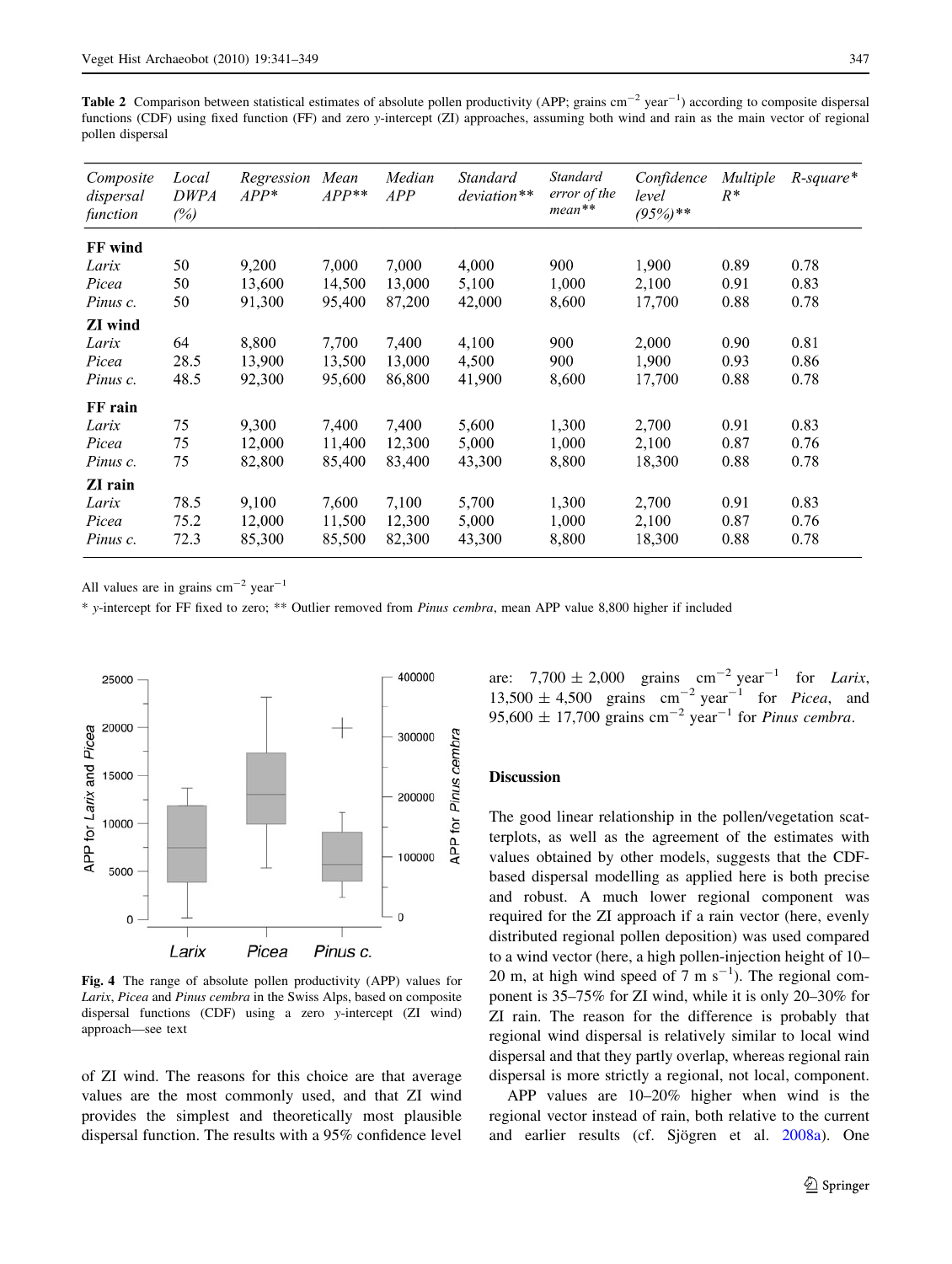<span id="page-7-0"></span>explanation for this discrepancy is that rain as a regional vector assumes no net pollen exchange between the regional area and any area beyond, or alternatively that the regional vegetation extends indefinitely. When applied to the real world, this may of course alter the calculated APP in both directions, but in most cases (as in the present dataset) there will be a net transport of pollen out of area, as the investigated taxa are mostly more common in the investigation area than beyond, especially if one considers that large part of the world is covered by water. The use of wind as a regional vector also has some properties that may modify the calculated APP compared to real-world situations. The most important of these is that wind as a regional vector does not directly account for the washing-out effect of rain, which could limit the range of dispersal. In summary, the potential error for rain as a regional vector is that it assumes no regional net loss of pollen, while a potential problem for the use of wind as a regional vector is that there is no washing out.

Larix data points from the Simplon region, when compared to the other regions, correspond better to a regional rain vector than a regional wind vector. If Simplon is included in the calculations for Larix, it reduces the APPestimates by ca. 1,000–1,500 grains  $cm^{-2}$  year<sup>-1</sup> when the regional wind vector is used, but only 200–500 grains  $\text{cm}^{-2}$  year<sup>-1</sup> when the regional rain vector is used. *Larix* is relatively abundant in the trap region of Simplon (here applied between 4.64 and 21.5 km). Since the wind vector takes the trap region into account while the rain vector does not, it is likely that any potential errors are related to the wind factor. There are three possibilities: (1) the vegetation estimates are inaccurate; (2) the dispersal function for the regional wind component overestimates the pollen input from this distance (*Larix* is a very heavy pollen type); or (3) the area's topography affects pollen dispersal nega-tively (cf. Sjögren et al. [2008b](#page-8-0)). The latter is not unlikely, as the traps are placed in an open pass situation, whereas nearby Larix occurs mostly at a lower elevation on a sheltered, steep slope out of sight of the traps. Regional vegetation data from the individual trapping regions was not used for the determination of APP in Sjögren et al. [\(2008a\)](#page-8-0), so if the problem is indeed related to the trap-area vegetation, the removal of the Simplon traps may in fact result in a more accurate comparison.

The main strength of the CDF method for modelling pollen dispersal, especially the fixed-function (FF) approach presented in this paper, is that it provides a robust and reasonably accurate relationship between deposited pollen and the surrounding landscape while remaining fairly simple. In some cases, the ZI approach to modelling CDFs provided a better fit to the empirical dataset, but this has the disadvantage that the parameters enforced by the ZI can be region-specific and therefore less generally valid. Even though many factors concerning pollen productivity, dispersal, deposition and reconstruction still remain obscure, we feel that the CDF explains a considerable part of the pollen dispersal by trees, and that it is helpful in understanding other aspects of pollen dispersal as well. The intuitive simplicity and utility of the model applied is underlined by the observation that it is conceptually identical to the R-value model (Davis 1963), and identical to the basic form of the P-value model (Andersen 1970) i.e. a simple linear relationship between pollen and vegetation where pollen productivity equals pollen deposition divided by vegetation. In absolute terms, this relationship can be translated to APP = PAR/DWPA (i.e. APP of a taxon equals its PAR divided by its DWPA).

Acknowledgements This paper is dedicated to Sheila Hicks for her inspiring work with both absolute pollen data and pollen/vegetation relationships, exemplified by her prominent role in both the PMP and POLLANDCAL. Jacqueline van Leeuwen analysed the pollen content of the original dataset and Antti Huusko provided a user-friendly Excel formula for Sutton's equation, both prerequisites for the investigation. The reviewers Anne Birgitte Nielsen and Jane Bunting provided insightful comments and improved the final version of the paper. This research is part of the Pollen Monitoring Programme PMP (INQUA working group; <http://pmp.oulu.fi/>) and contributes to the European Union project Millennium—European climate of the last millennium (SUSTDEV-2004-3.1.4.1) and the Research Council of Norway project DYLAN—How to manage dynamic landscapes? (190044/S30).

### References

- Andersen ST (1970) The relative pollen productivity and pollen representativity of North European trees and correction factors for tree pollen spectra. Danmarks Geologiske Undersøgelser Ser II 96:1–99
- Brändli U-B, Heller-Kellenberger I, Speich S (2004) Schweizerisches Landesforstinventar LFI. Eidg. Forschungsanstalt WSL, Birmensdorf. <http://www.lfi.ch>
- Broström A, Hjelle K, Nielsen AB, Binney H, Bunting MJ, Fyfe R, Gaillard M-J, Mazier F, Meltsov V, Poska A, Räsänen S, Soepboer W, von Stedingk H, Sugita S, Suutari H (2008) Pollen productivity estimates of key European plant taxa for quantitative reconstruction of past vegetation—a review. Veget Hist Archaeobot 17:461–478
- Davis MB (1963) On the theory of pollen analysis. Am J Sci 261:897–912
- Fægri K, Iversen J (1975) Textbook of pollen analysis, 3rd edn. Blackwell, Oxford
- Filipova-Marinova MV, Kvavadze EV, Connor SE, Sjögren S (2010) Estimating absolute pollen productivity for some European Tertiary-relict taxa. Veget Hist Archaeobot 19 (this volume)
- Foxes Team (2007) Numeric calculus in Excel. Xnumbers tutorial, vol 1, 293 pp. <http://digilander.libero.it/foxes>
- Giesecke T, Fontana S, van der Knaap WO, Pidek IA, Pardoe H (2010) From early pollen trapping experiments to the Pollen Monitoring Programme. Veget Hist Archaeobot 19 (this volume)
- Hesselman H (1916) Yttrande med anledning av L. von Post's föredrag om skogsträpollen i sydsvenska torfmosselagerföljder [Remarks concerning L. von Post's lecture about the occurence